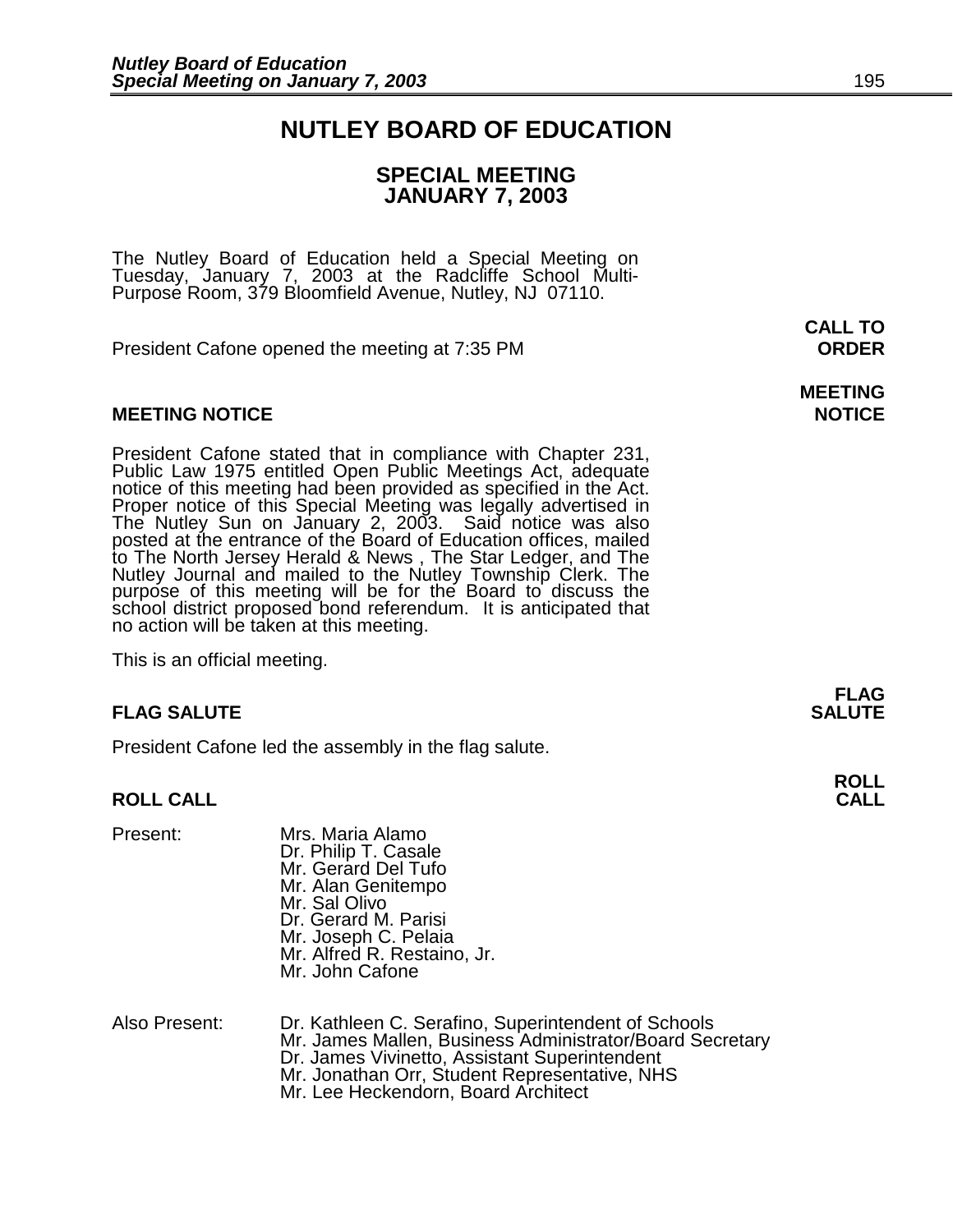## *Nutley Board of Education Special Meeting on January 7, 2003* 196 **HEARING OF CITIZENS (Agenda Items Only) HEARING OF CITIZENS**

Resident Tony Fedell questioned the rate of the average homeowner tax increase for the \$58 million dollar bond referendum in Bloomfield versus the proposed \$47 million dollar bond referendum here in Nutley.

Resident Barbara Davide suggested that the Board set aside a specific amount of money per year in a separate interestbearing account and dedicate it solely for improvements to school buildings.

Resident Julie Viola asked what the consensus was among the Board members for going out for another referendum.

Resident Greg Palmer said he was on the Shady Tree Advisory Committee and is opposed to the underground cafeteria at the Franklin School which would require the removal of stately trees on the front lawn.

Resident Ken Reilly commended the Board for its integrity and expressed regret that anyone would question the Board's integrity. He suggested that the Board again seek voter approval and expressed his belief that the bond referendum would pass in the next election.

Resident Tony Iannarone suggested that the Board enlist a citizen's committee to review and hopefully support the Board's decisions. He further suggested that the Board should not reduce the amount of the bond referendum. Instead he recommended that the Board break up the referendum into four questions.

Resident Carmen Alessio spoke in support of the referendum and thanked the Board for its efforts on behalf of the children. He urged the Board to continue to pursue improvements to the Nutley schools.

Resident Maria Cifelli said she had a problem with her taxes being raised every year and no improvements being made to the school buildings.

Resident Jim Viola a professional chemist graduated from Nutley High School and expressed an understanding that the outdated labs absolutely need to be upgraded.

Resident Jeannine Nichols spoke about the overcrowded conditions throughout the district and her willingness to pay whatever tax increase is required to provide the recommended improvements.

Resident Gabriele Miller a parent of a Radcliffe student spoke of the lack of handicapped access and overcrowding.

President Cafone, Superintendent Serafino and Board Secretary Mallen and architect Lee Heckendorn responded

where appropriate. At 8:25 PM hearing no further comments, President Cafone closed this portion of the meeting.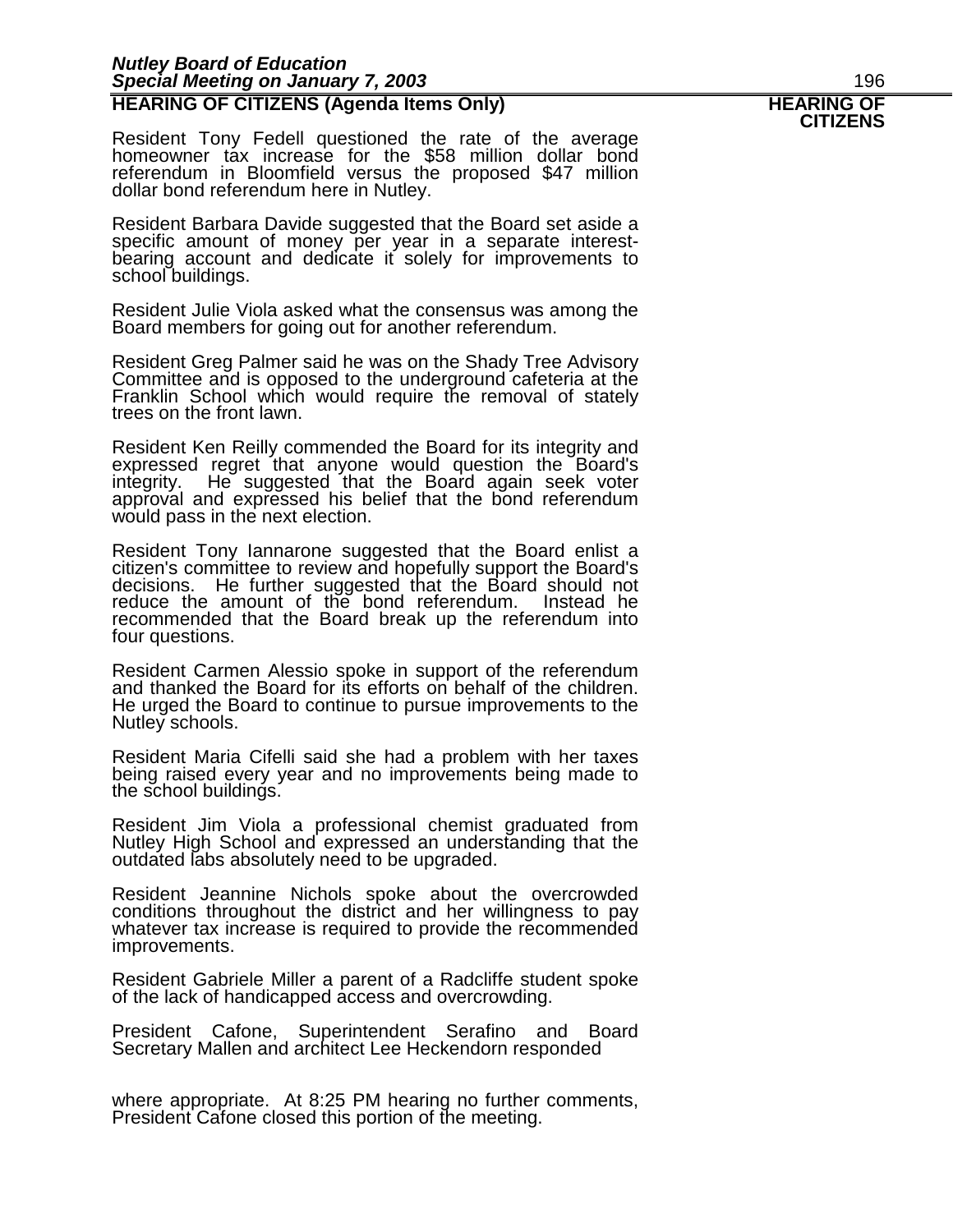## **BOARD DISCUSSION DISCUSSION**

President Cafone opened the meeting to comments from the trustees. He announced that he and a committee of Board of Education Trustees met this evening with the Nutley Township Commissioners. He provided each of the commissioners with detailed drawings and explanations of all of the bond referendum projects.

Trustee Del Tufo asked about colleges giving credit to our high school students for AP courses.

Trustee Casale clarified his suggestion regarding waivers for certain referendum projects.

Trustee Pelaia asked about the enrollment study by Whitehall Associates and requested he receive a copy of this study.

Trustee Restaino spoke positively of the meeting with the Nutley Township Commissioners and commended President Cafone for his successful efforts to meet tonight with the Commissioners.

Trustee Pelaia expressed appreciation that tonight's Special Meeting is being videotaped for broadcast on cable TV Channel 72.

Trustee Del Tufo thanked the resident who recommended the board put four questions on the next referendum. However, he expressed doubt that the four questions are the best route to pursue.

Trustee Alamo commended Superintendent Serafino for her February 22, 2002 letter addressed to the Friends of Nutley Schools and suggested it be sent again and posted on the school website.

Trustee Restaino stated that he felt the failure of the referendum had nothing to do with the integrity of the Board or the way the plan was presented. He said it had to do with dollars and cents.

Trustee Casale said the Board needs to seriously consider the proposal it believed was sound and also reach out to the 2,500 people who voted no. He said the Board should accept State Senator Garry Furnari's offer to meet with state officials in an attempt to increase the amount of aid from the state for these projects.

Trustee Genitempo spoke of the state tax rebate program available to senior citizens which would exempt qualified senior

citizens from the tax increase generated by the passage of the bond referendum.

# **BOARD**<br>DISCUSSION